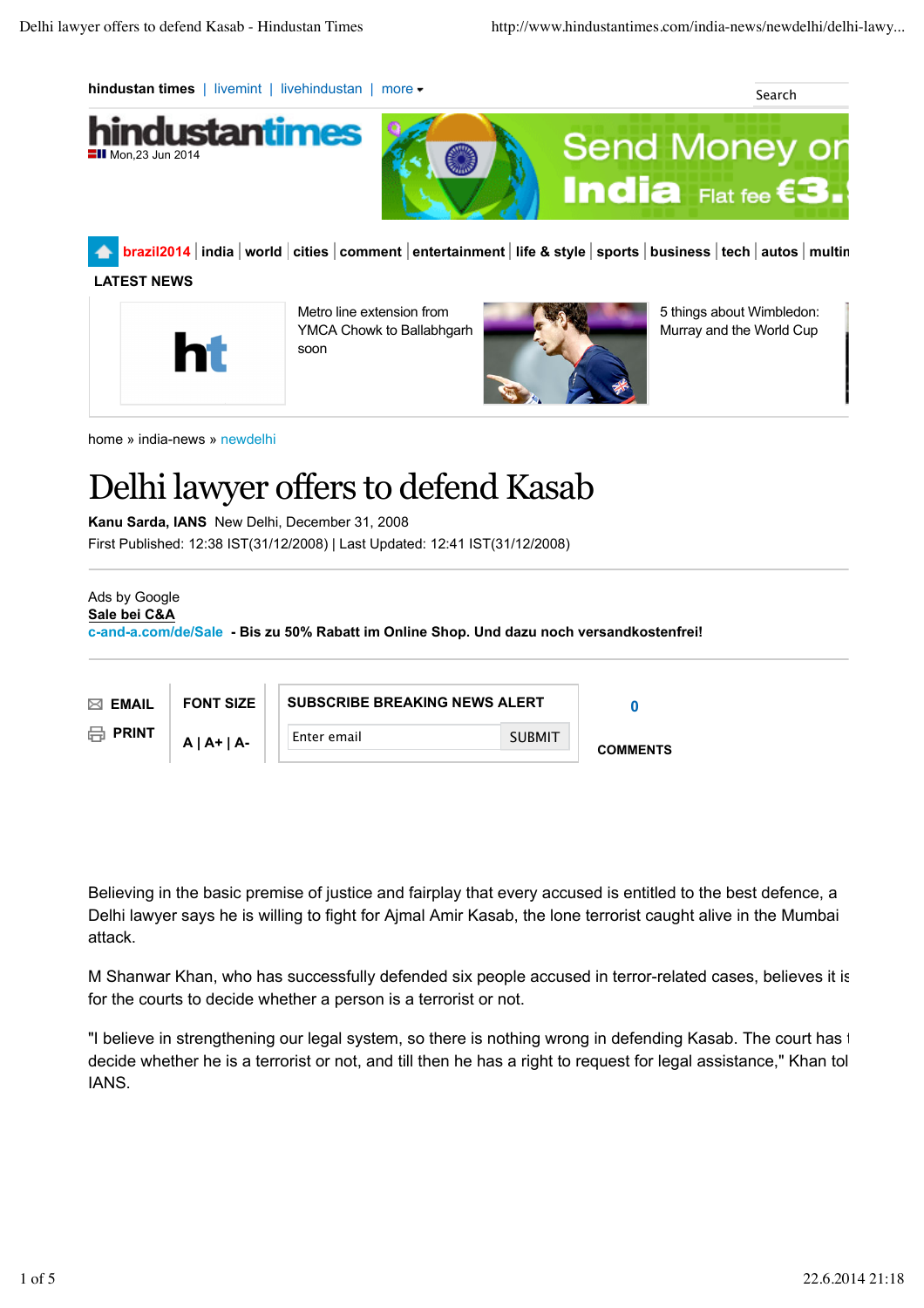## Advertisement

Khan, who is in his 30s and practises in the Patiala House lower courts in New Delhi, is also fighting the cases of most of the accused in the September 13 Delhi terror bombings in which 26 people were killed.

"I have defended 20 people accused of being terrorists and have been successful in getting six of them acquitted. The rest of the cases are pending in various courts of Delhi," Khan said, adding that Section 202 and 203 of the Criminal Procedure Code (CrPC) of India says that an accused in India is entitled to the right to defence.

"If people like Dara Singh (convicted for the murder of Australian missionary Graham Staines), Lt Col Purohit, Sadhvi Pragnya (accused in Sep 29 Malegaon blast) and Nalini (serving life imprisonment for involvement in Rajiv Gandhi's assassination) can all be given legal aid, then why not Kasab?" he asked.

The right to defence, he asserted, is a constitutional and a natural one.

The dynamic lawyer, commonly known as "terrorist lawyer", is not the first to come forward to provide legal assistance to Kasab. Three weeks after the November 26-29 terror attack, four Mumbai lawyers had offered to represent the terrorist, believed to be from Pakistan, but were subjected to threats and their offices ransacked by Shiv Sena activists.

The Bombay Metropolitan Magistrate's Court Bar Association has also adopted a resolution that none of its members would defend or represent any offender involved in the Mumbai attack.

Khan started his practice nine years ago along with his father M Khan and says he has learnt a lot from him.

"People often misunderstand my father, but I know him as one of the finest lawyers and a good human being. He often fought cases without charging anything.

"He believed in the legal process and didn't discriminate between cases," said Khan of his late father.

Khan said that everyone, irrespective of the nature of crime a person is accused of, deserves to be defended in a court of law.

His list of clients include those accused of planting improvised explosive devices near the Border Security Force (BSF) headquarters and Sena Bhavan in the capital in 2002.

On what he feels about terrorism, Khan said: "I am also hurt when terrorists kill innocent people as they di in Delhi and Mumbai. Anyone who commits such acts of terrorism against our country must be given the harshest punishment."